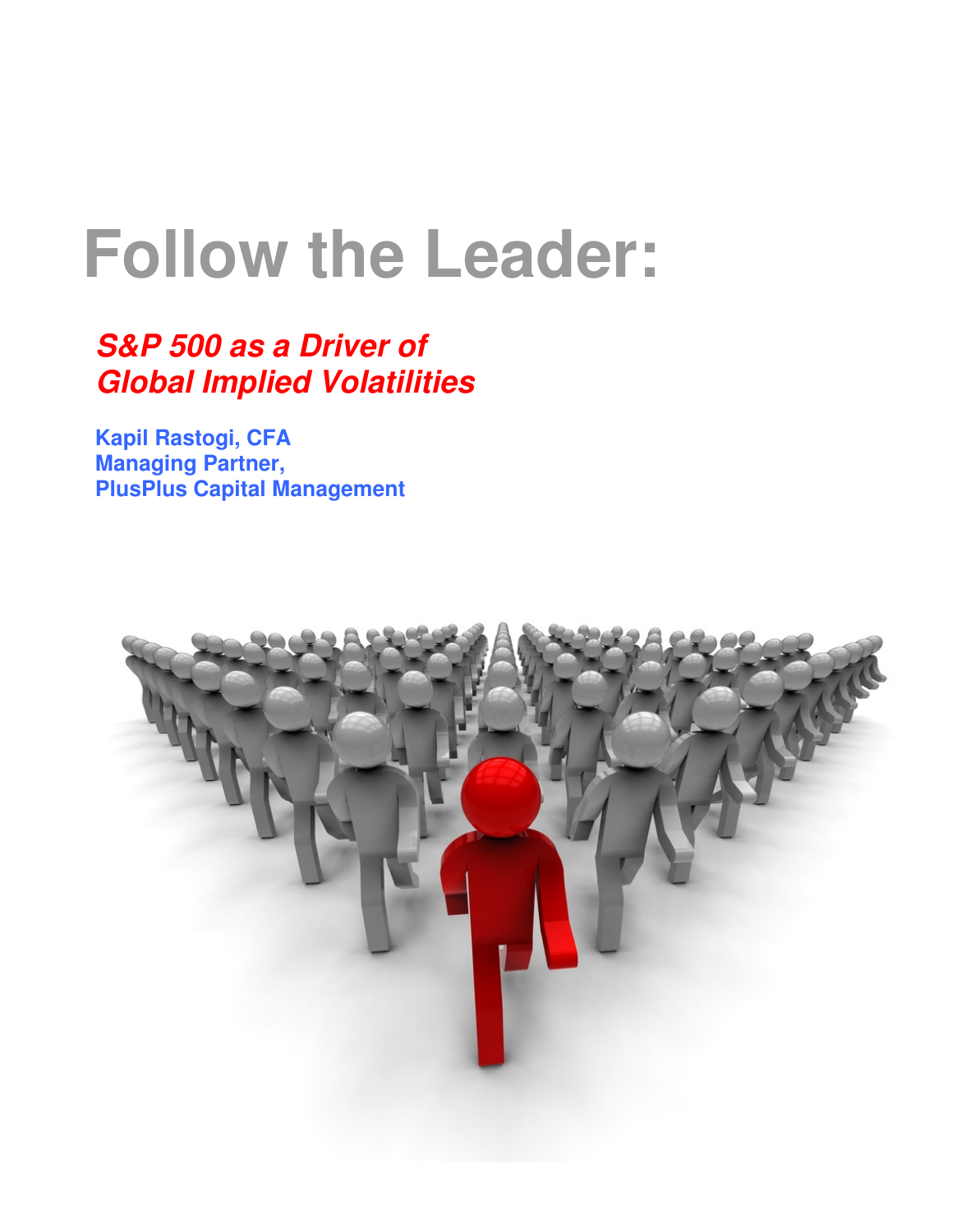## **"Look deep into nature and then you will understand everything better." - Einstein**

# **INTRODUCTION:**

Financial markets have grown dramatically in complexity over the past decade – or so the modern world would like us to believe. If we view the financial markets as a giant ecosystem in which all components are inter-related to one another, then under this analogy we can see that the underlying components of the financial markets have, in fact, stayed intact for years.

The first part of this paper is centred on understanding our financial markets as a giant ecosystem analogous to an ecosystem found in nature, and draws parallels between each of the components in a natural ecosystem and our financial system. The second part of this paper discusses how the most important species in our ecosystem, the S&P 500, drives implied volatilities of all other major futures markets around the globe.

Let's examine the ecosystem below taken from the desert, and take an in-depth look at each of the species present in such an ecosystem:



**Keystone species – Hummingbird / Kangaroo rats** *Financial equivalent – S&P 500* 

**Indicator species – Lizard** *Financial equivalent – Fixed Income*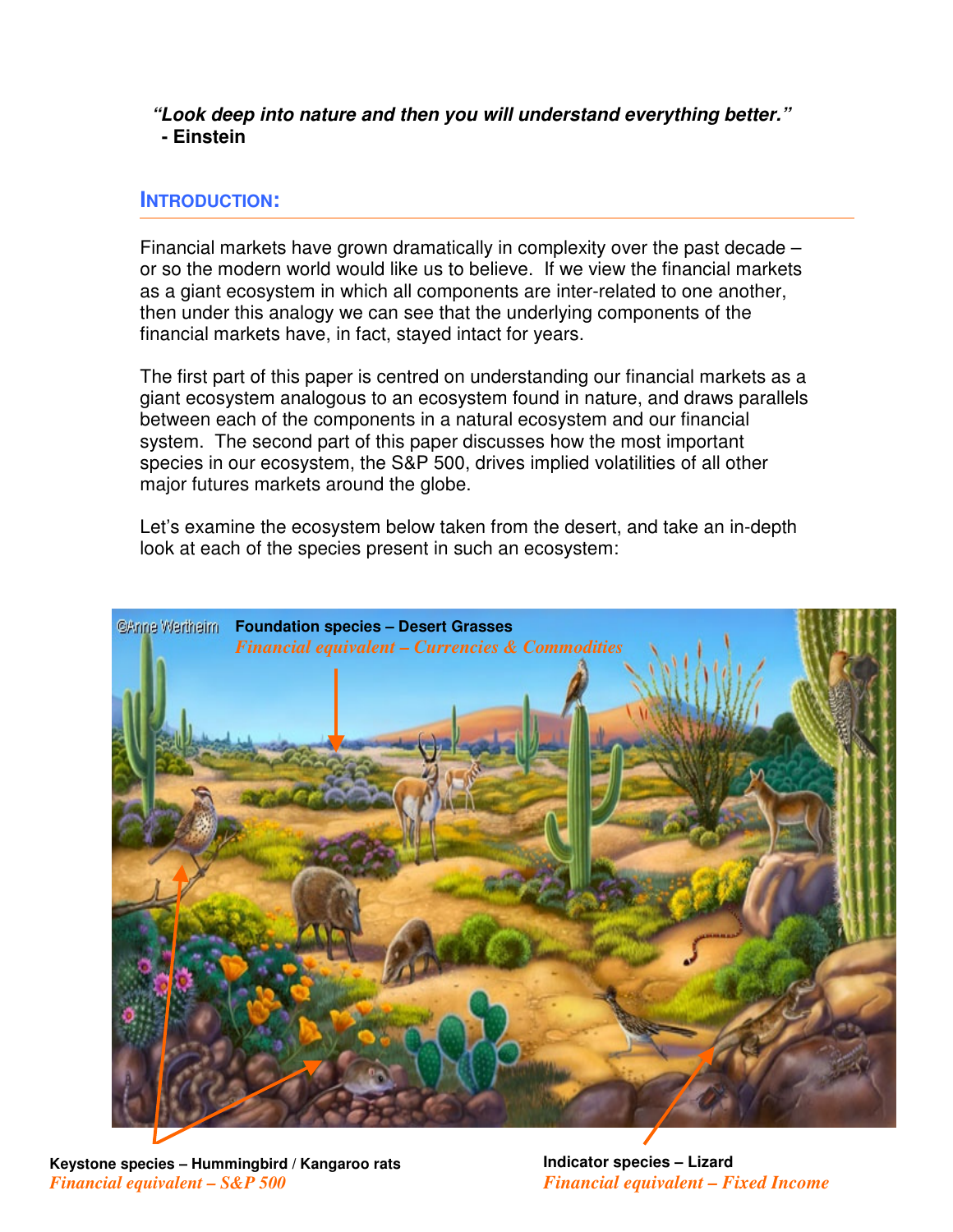**Foundation species:** Foundation species is a species that plays a central role in sustaining an ecosystem, and are often producers. Foundation species create complex habitats in which associated organisms find refuge from biological and physical stress. They provide structure to a community. If there is enough variety of foundation species, then a loss of a single species may not adversely affect the ecosystem in the long-run but can create a disturbance to the ecosystem in the short-term.

Examples of a foundation species located in the desert are the desert grasses. These grasses provide food and shelter for animals, however, there is a wide variety of desert grass species, and as a result, the loss of a single grass species will unlikely adversely affect the desert's ecosystem.

What is the financial equivalent of a *foundation species* ? Well, the "producers" of the financial ecosystem are the commodity markets. Commodity markets have an underlying hard asset, and typically are flocked to during times of stress. Due to the vast number of commodity futures, the loss of a single commodity future is unlikely to create a permanent disturbance to the financial markets, although it certainly may temporarily dislocate the financial markets.

**Indicator species:** An indicator species is a species whose status provides information on the overall condition of the ecosystem and of other species in the ecosystem. Ecologists monitor indicator species to predict future changes in the conditions of a particular ecosystem. Indicator species are very valuable as an early warning system for potential problems.

An example of an indicator species found in the desert is the lizard. Lizards were used to monitor the effects of oil pollution in Kuwait years after the Gulf War, as their tissue was tested for unusually high proportions of hydrocarbons, which ultimately demonstrated that the sites were still contaminated more than a decade after the Gulf War.

What is the financial equivalent of an *indicator species* ? The indicator species of our financial ecosystem is the Fixed Income markets. An upwards sloping yield curve reflects a healthy overall economic climate, as banks can accept deposits at a low interest rate and lend money at a much higher rate, effectively earning the spread. Conversely, an inverted yield curve is a preliminary sign that our financial ecosystem is unhealthy, and has a strong historical track record of foreboding a recession.

**Keystone species:** A keystone species is a species on which other species in an ecosystem largely depend, such that if this species were removed from the ecosystem, the ecosystem would change drastically. Also, a keystone species has a disproportionate effect on other organisms within the system.

An example of a keystone species found in a desert are kangaroo rats - studies have shown that if you remove kangaroo rats from a desert, then the desert soon ceases to exist. In areas without kangaroo rats, grasses begin to fill in between the shrubs, large-seeded plants replaced plants with smaller seeds, and the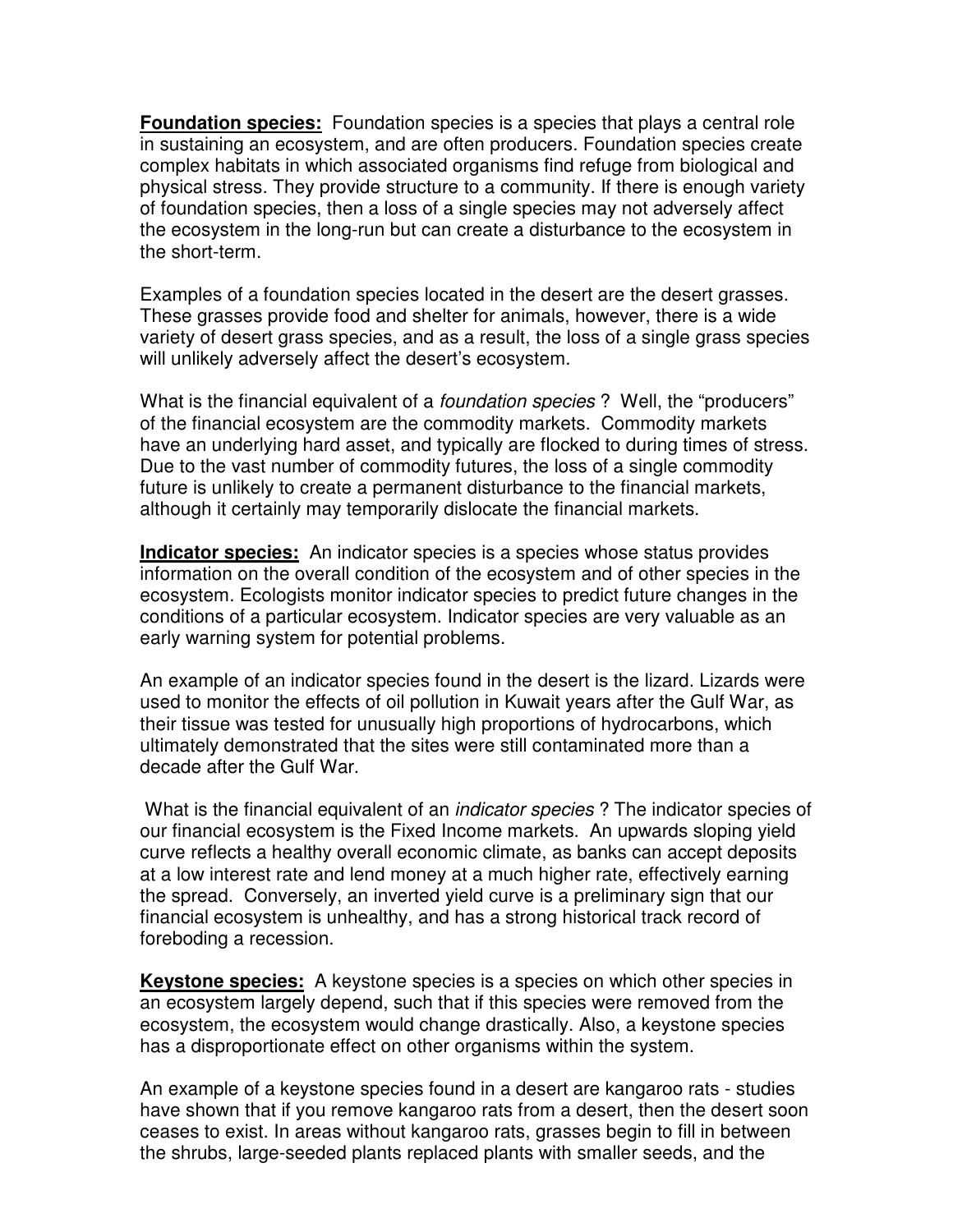number of other rodents increases significantly. The desert effectively transforms itself into a dry grassland under the absence of kangaroo rats.

Another example of a keystone species in a desert is the hummingbird – the hummingbird pollinates the other plants in the desert, like the cactus, so without the hummingbird many plants would die. Consequently, the lives of many animals would be endangered since animals rely on these plants for shelter and food, which would then have catastrophic effects for the entire ecosystem.

What is the financial equivalent of a *keystone species*? The keystone species of our financial ecosystem is none other than the S&P 500 futures. The S&P 500 drives the other "species" in the financial ecosystem, which is demonstrated below.

#### **BACKGROUND:**

At first glance, there is no fundamental reason why the direction of the S&P 500 should impact the implied volatility of a completely different market with a completely different set of fundamentals, such as Crude Oil or Euro. The inverse relationship between the S&P and the VIX is well-documented – when the S&P 500 increases, the VIX decreases and the vice-versa. However, the underlying instrument of the VIX is the S&P 500 itself – there is no seemingly no logical reason why an increase in the S&P 500 would cause the implied volatility of an unrelated market such as Crude Oil or Euro, to fall.

In order to test these relationships, a composite volatility index is created which is designed to track the change in implied volatility of global futures markets. This composite volatility index consists of five constituents – with each constituent representing the leading futures market \* from each sector – namely, Crude Oil (Energies), Euro (Currencies), Gold (Metals), TY Note (Fixed Income), Corn (Agriculture). Then, the relationship between the S&P 500 and the implied volatilities of global futures markets is tested by regressing the percentage change in the S&P 500 against the percentage change in the composite volatility index across a variety of time frames. The percentage change in the composite volatility index is computed by taking the average percentage change of the atthe-money implied volatility for the five aforementioned markets.

The results of the regression are listed in the figures below. Note that all results reflect the regression of the S&P 500 against each of the five leading markets, and most importantly, the S&P 500 against the composite volatility index, which is the last line in the table and highlighted in grey.

<sup>\*</sup>Note: the leading futures market from each sector was derived by first computing the volume-weighted dollar volatility for each respective futures market – we refer to this number as the "critical mass" of a respective market. The market with the highest "critical mass" in each sector was selected as the leading futures market. The dollar volatility was computed using the Wilder True Range (ticks) multiplied by the dollar value per tick.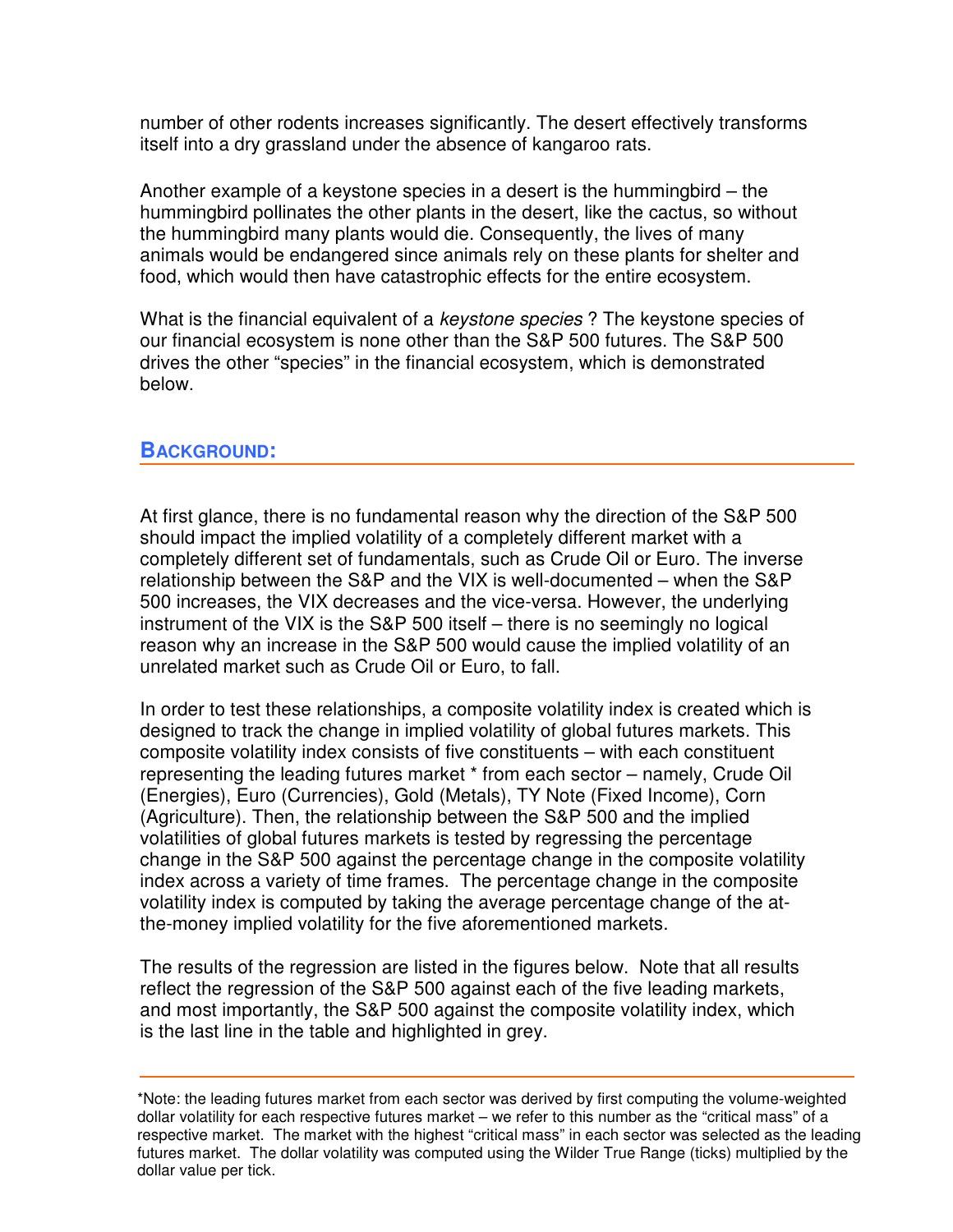**Figure 1**: Results of regression of the S&P 500 against composite volatility index, and five constituents of the composite volatility index across various time periods. The data used in the regression extends from 1999 – 2016.

# **T- statistic of regression coefficient**

|                                             | 30 day | 60 day | 90 day | $120$ day | l month | 3 month | 6 month |
|---------------------------------------------|--------|--------|--------|-----------|---------|---------|---------|
| <b>Implied Volatility - CrudeOil</b>        | $-1.6$ | $-3.8$ | -2.2   | $-1.9$    | -3.4    | $-2.0$  | $-1.5$  |
| <b>Implied Volatility - Euro</b>            | $-1.6$ | $-3.0$ | -2.5   | $-3.6$    | -4.7    | $-3.7$  | $-2.5$  |
| <b>Implied Volatility - Gold</b>            | $-3.5$ | $-2.7$ | -1.5   | $-0.7$    | $-4.2$  | $-2.8$  | $-0.5$  |
| <b>Implied Volatility - TYNotes</b>         | $-2.5$ | $-2.4$ | -2.6   | -1.1      | -3.4    | $-2.2$  | $-1.5$  |
| <b>Implied Volatility - Corn</b>            | $-1.0$ | -0.3   | 0.0    | 0.8       | $-0.6$  | $-0.7$  | $-0.4$  |
| <b>Implied Volatility - Composite Index</b> | $-4.7$ | $-3.9$ | $-2.8$ | $-2.3$    | $-6.0$  | $-3.7$  | $-2.4$  |

# **Regression coefficient**

|                                             | 30 day  | 60 day  | 90 day  | 120 day | month   | 3 month | 6 month |
|---------------------------------------------|---------|---------|---------|---------|---------|---------|---------|
| <b>Implied Volatility - CrudeOil</b>        | $-0.56$ | $-1.61$ | $-1.05$ | $-1.15$ | $-1.01$ | $-0.90$ | $-1.09$ |
| <b>Implied Volatility - Euro</b>            | $-0.49$ | $-1.43$ | $-1.01$ | $-1.73$ | $-1.23$ | $-1.14$ | $-1.48$ |
| <b>Implied Volatility - Gold</b>            | $-1.29$ | $-1.13$ | $-0.94$ | $-0.37$ | $-1.44$ | $-1.28$ | $-0.32$ |
| <b>Implied Volatility - TYNotes</b>         | $-0.77$ | $-0.83$ | $-0.97$ | $-0.45$ | $-0.88$ | $-0.59$ | $-0.62$ |
| <b>Implied Volatility - Corn</b>            | $-0.35$ | $-0.13$ | 0.00    | 0.41    | $-0.19$ | $-0.37$ | $-0.31$ |
| <b>Implied Volatility - Composite Index</b> | $-0.99$ | $-1.19$ | $-0.84$ | $-0.78$ | $-1.02$ | $-0.99$ | $-1.01$ |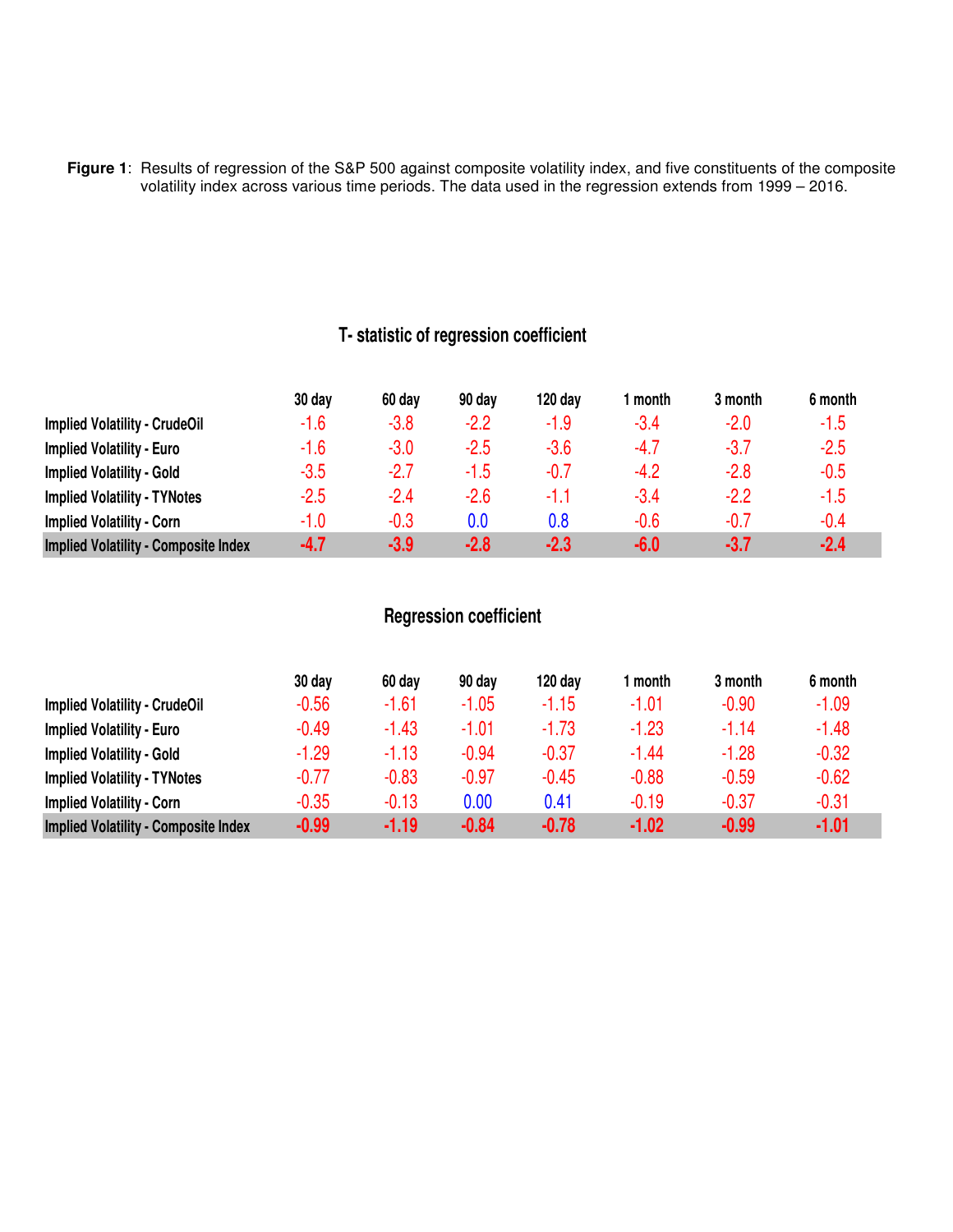

**Figure 2**: Scatterplots of Composite Volatility Index vs. S&P 500 across various time periods. The data used in the scatterplots extends from 1999 – 2016.





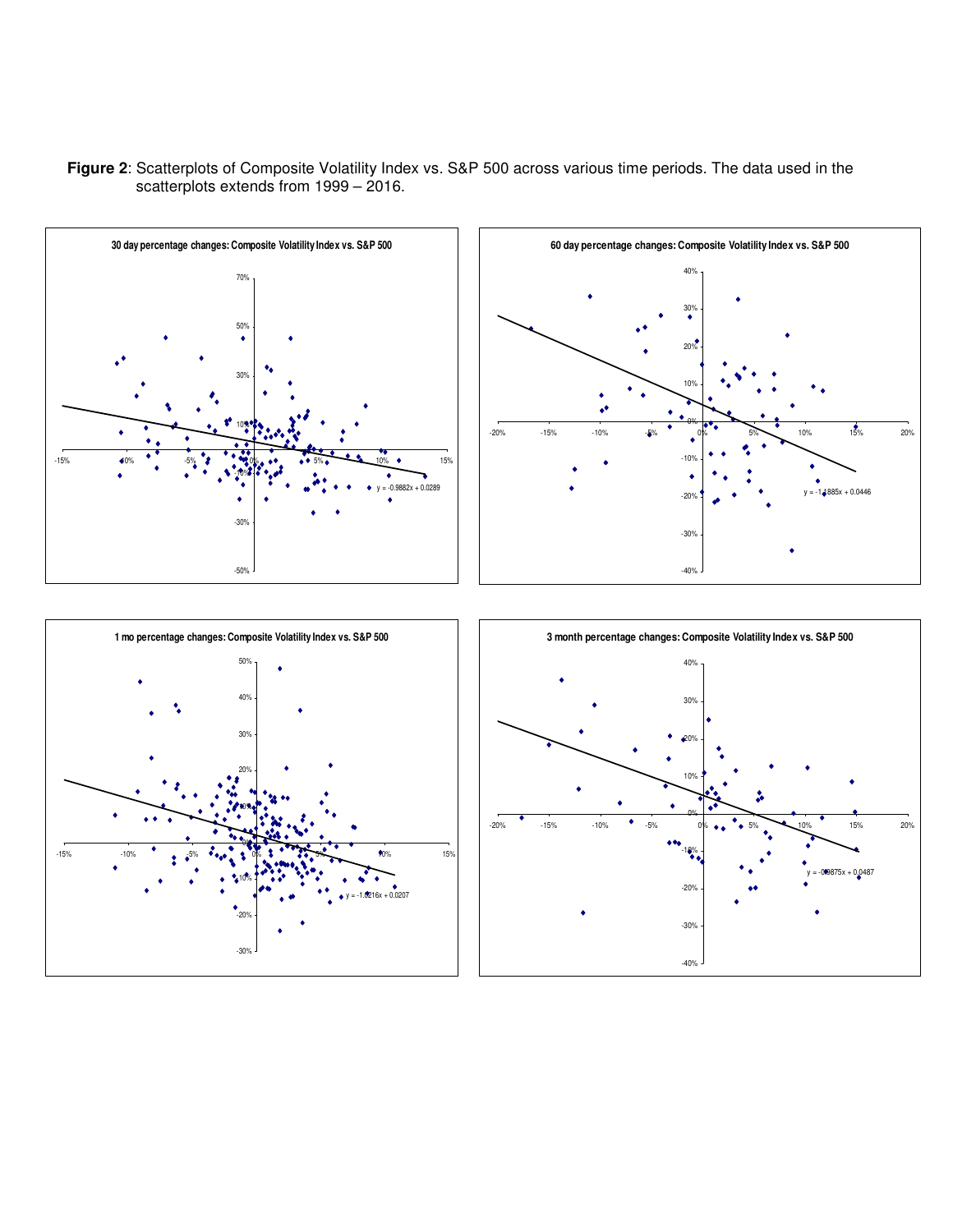## **DISCUSSION:**

The relationship between the S&P 500 and the Composite Volatility Index demonstrates statistical significance across all time frames that were tested.

Perhaps even more striking is that the regression coefficient is negative for all five individual constituent markets across all time frames tested, with the exception of corn which has a slightly positive t-stat at the 90d and 120d time period- ultimately, of the 42 regression coefficients, 40 of them are negative (see Figure 1). This demonstrates the consistency with which the S&P 500 impacts the implied volatilities of global futures markets.

The regression coefficient is approximately –1.0 across all time frames – this indicates that a 10% increase in the S&P 500 results in a corresponding 10% decrease in implied volatilities of futures markets around the globe. Similarly, a 10% decrease in the S&P 500 results in a 10% increase in global implied volatilities.

There are various implications to this research. First, this research suggests that the typical managed futures portfolio is less diversified than one realizes, as our research demonstrates that nearly all managed futures programs to some extent thrive on volatility. It is widely believed that the implied volatility of the various futures markets behave differently, but this research clearly demonstrates that the S&P 500 is a common driver behind the implied volatility of a broad spectrum of futures markets.

This research also suggests that a typical trend-following portfolio may be significantly less diversified than one realizes, as the profitability of a trendfollowing strategy on a respective futures market can be represented as a long options straddle in which profits are earned if there are large price movements in either direction. If the volatility of the respective futures market is partially driven by the price movement of the S&P 500, clearly there are far less independent components in a trend-following portfolio than one realizes.

Second, this research suggests that the S&P 500 deserves a higher weighting in a futures portfolio due to the disproportionate role it plays in driving the implied volatility of the other futures markets.

Third, this research partially explains the under-performance of trend-following strategies during an equity bull market. It is commonly believed that a trend following strategy should be able to produce profits during a roaring bull market for equities due to the fact that such a strategy will be long equities during such a move. The flaw with this reasoning is that it fails to take into consideration the impact that a rising equity market has on the remainder of the futures markets around the globe. As this research demonstrates, a bull market for the S&P 500